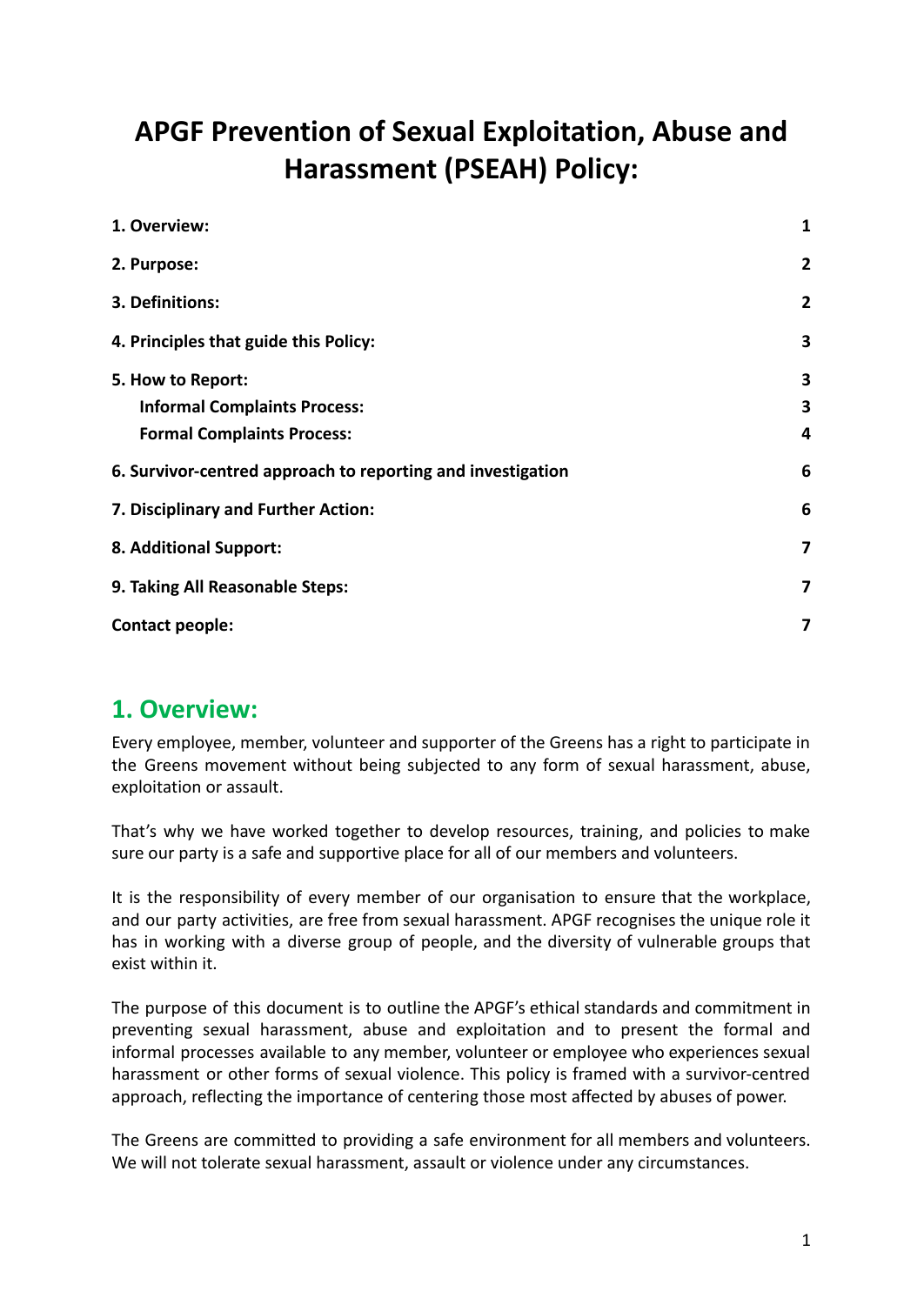All complaints of sexual harassment will be taken seriously, handled efficiently and treated with respect and confidence.

### <span id="page-1-0"></span>**2. Purpose:**

The purpose of this document is to outline APGF's ethical standards and commitment in preventing sexual harassment, abuse and exploitation. This document demonstrates the application of this Policy, and is designed to empower those affected by sexual harassment, intimidation, exploitation, and assault.

# <span id="page-1-1"></span>**3. Definitions:**

- **Complainant** is the person who is making a complaint. The complainant may also be a witness to sexual harassment or another concerned person who is seeking to use the processes in this Policy.
- **Respondent** is the person alleged to have committed the sexually violent behaviour.
- **Sexual exploitation** is when there is an actual or attempted sexual abuse of a person in a vulnerable or less powerful position.
- **● Sexual abuse** is the actual or attempted physical sexual action against another person, by force. This behaviour includes (but not limited to):
	- a) Rape (including oral sex)
	- b) Non-consensual kissing or touching

All sexual activity with someone under the age of consent is considered to be sexual abuse. The age of consent will vary across different APGF countries.

● **Sexual harassment** is when a person makes any unwanted or unwelcome sexual behaviour to another person. Sexual harassment also includes behaviour that makes another person feel offended, uncomfortable, humiliated, bullied, or intimidated. Sexual harassment is a form of discrimination.

There are different types of sexual harassment: physical and verbal.

**● Survivor-centred approach** prioritises the rights, needs and wishes of people who have experienced any form of sexual violence.

This approach aims to empower survivors by making sure they feel safe and supported throughout an incident of sexual violence. This means that complaints are investigated in a timely, sensitive and confidential way.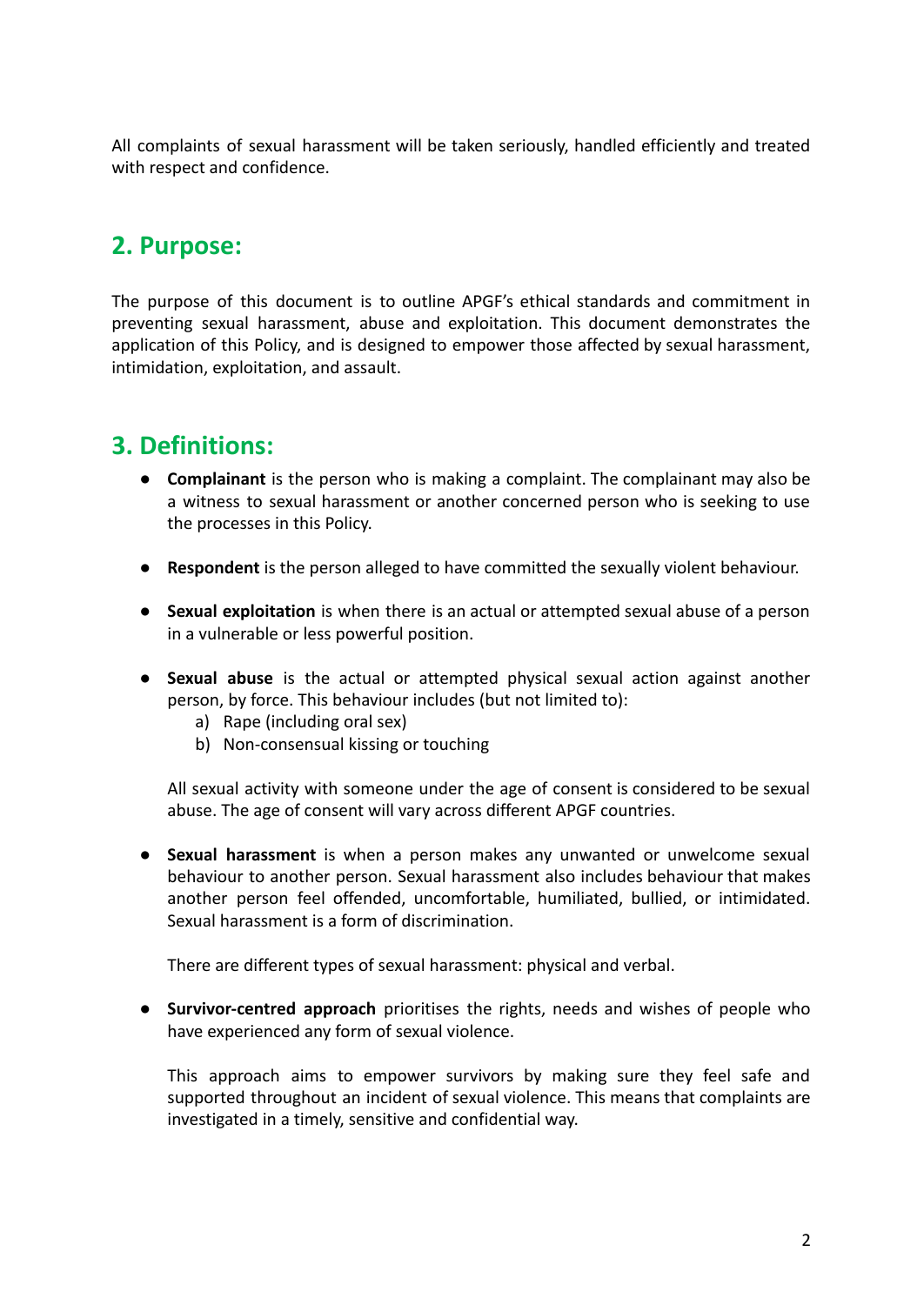# <span id="page-2-0"></span>**4. Principles that guide this Policy:**

- 1. APGF will not tolerate sexual harassment, intimidation, exploitation or assault under any circumstances. It is the responsibility of all people who associate with APGF to treat any complaint seriously and with sensitivity. The aim of addressing any complaint must be to reach a fair resolution and create a safe environment for all members, staff, volunteers and supporters.
- 2. Any complaints relating to sexual violence will be treated in a survivor-centred way: seriously, confidentially, timely and with sensitivity.
- 3. Green parties have an ongoing commitment to eliminating sexual harassment. In order to meet this goal, people need to feel that they can make complaints without being further victimised.
- 4. APGF will not tolerate victimising or retaliating against any person who complains of conduct under this policy.
- 5. All people involved in a complaint, including APGF, the respondent, the complainant, and any support people, are required to keep the complaint and investigation as confidential as possible while allowing the process and any outcomes to proceed. This includes the identity of the complainant and respondent. This confidentiality principle will apply from when a complaint is received, and will continue forever.
	- a. This does not limit the complainant from seeking legal advice or the support of any other service.

### <span id="page-2-1"></span>**5. How to Report:**

#### **1. Everyone has a responsibility to Report**

Any person who has seen or has knowledge of alleged incidents of sexual violence by anyone who is an employee, member, volunteer or supporter of APGF must report this.

#### **2. How to Report**

Making a complaint of an alleged incident of sexual violence can follow either an:

- 1. Informal Complaints Process
	- a. Involves an outcome that aims to stop the offending behaviour and bring a resolution to the incident.
- 2. Formal Complaints Process
	- a. Requires an investigation, official findings and may result in disciplinary action.

#### <span id="page-2-2"></span>**Informal Complaints Process:**

A person may want to use the Informal Complaints Process where the aim is to stop the offending behaviour in the future. However, it is not appropriate for alleged incidents of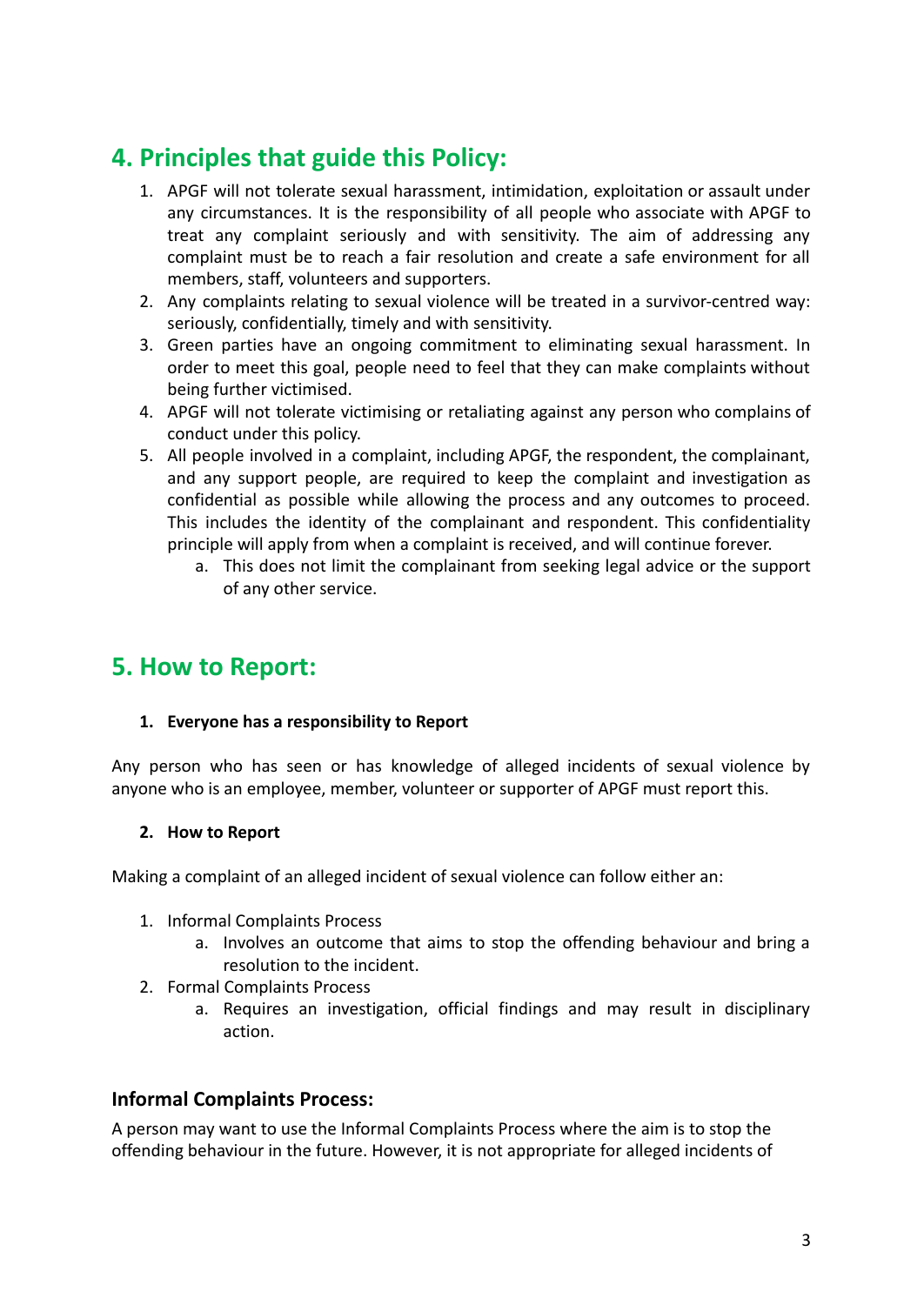more serious forms of sexual violence such as exploitation and assault. These incidents should use the Formal Complaints Process.

APGF is committed to supporting people submitting complaints. The person or people coordinating a complaint must take all reasonable steps to make sure that the complainant is supported during the process. Additionally, the complainant will not be required to interact with the respondent during this process, and APGF will take immediate steps to ensure this is implemented. The complainant can also choose to use the Formal Complaints Process instead at any time.

The complainant may also choose to contact the Women's Network co-/Convenor for additional support.

To lodge a complaint, you should first approach your supervisor/coordinator, or a member of the Culture and Grievances Committee. If the complaint is about your supervisor/coordinator, you should approach a member of the Culture and Grievances Committee. The Women's Network co-/Convenor can also help you to identify the best person to approach.

The goal of the informal complaints procedure is to stop the offending behaviour in the future - to come to a shared understanding that such behaviour is unacceptable, and to reach a resolution where the complainant is satisfied the inappropriate behaviour will end. The process will be similar to the Informal Conflict Resolution Process described in the Grievance Policy, but the complainant will not be required to interact with the respondent during the process.

Interventions at this stage will use a confidential, non- confrontational approach with a view to thoroughly deal with and resolve the issue.

The complaint will be considered resolved when:

- 1. A common understanding of the facts surrounding the complaint have been established,
- 2. The respondent has taken responsibility for the offending behaviour,
- 3. An apology has been given, and
- 4. The complainant withdraws their complaint, or
- 5. If the complaint is referred to the Formal Complaints Process

#### <span id="page-3-0"></span>**Formal Complaints Process:**

If a complainant decides to use the Formal Complaint Process they should contact a member of the APGF Culture and Grievances Committee (CGC). You may choose which member of the Culture and Grievances Committee you approach and have a support person present at all steps through the process. You may also choose to contact the Women's Network co-/Convenor for advice and support through this process.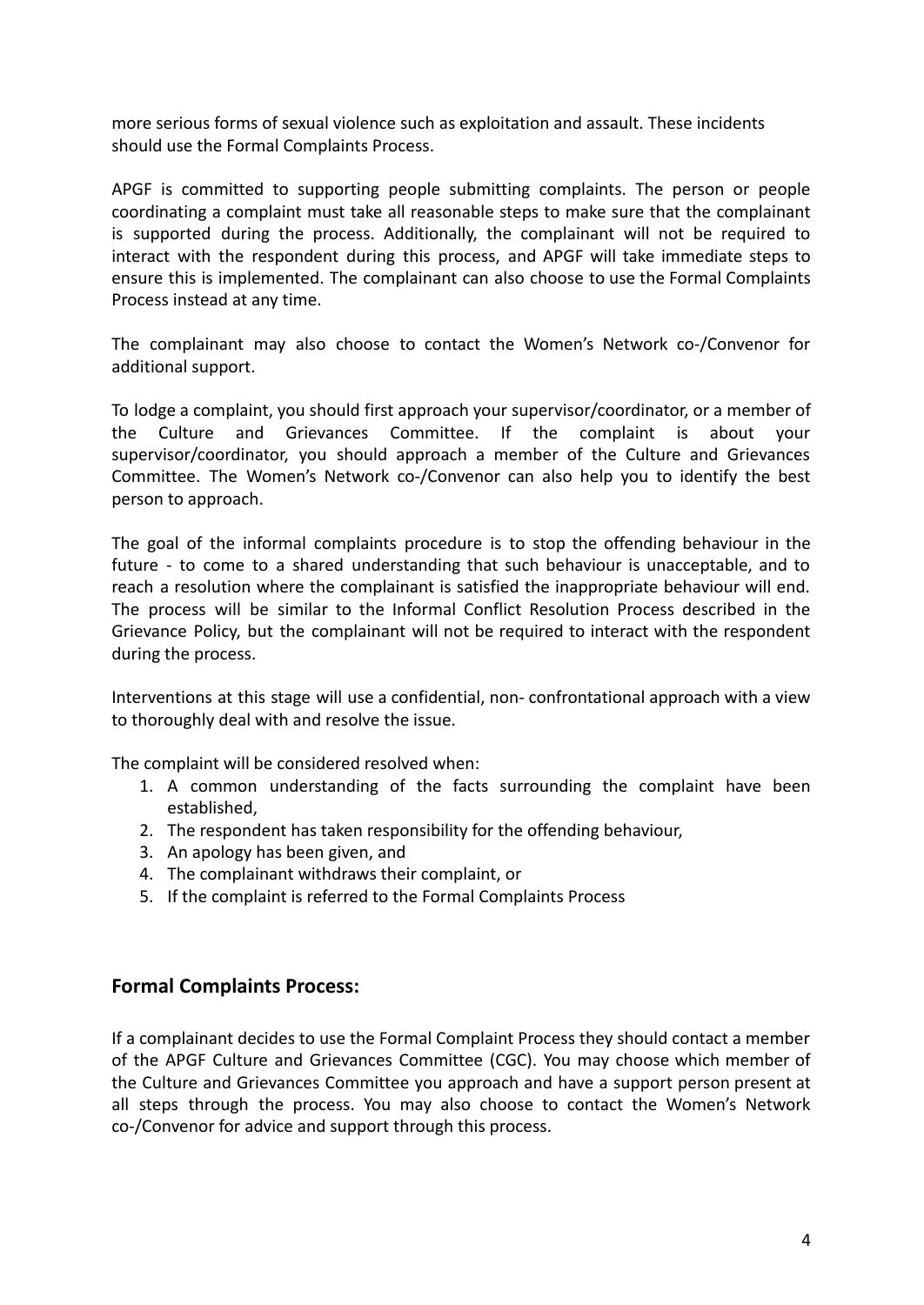The person responsible for actioning a complaint is the Grievance Coordinator. The Grievance Coordinator may be the person who first receives the grievance, or another person responsible for these matters appointed by the party.

At any point during the Formal Complaints Process, the Grievance Coordinator may unilaterally decide to take any of the following actions, on a temporary basis until the Formal Complaints Process is completed:

- 1. Stand the respondent down from duties
- 2. Suspend their membership privileges
- 3. Take any other step to ensure the safety of the complainant or any other person involved.

The complainant will not be required to meet with or interact with the respondent during the Formal Complaints Process, and APGF will take immediate steps to implement this.

The Formal Complaints Process for Preventing Sexual Exploitation, Abuse, and Harassment will follow the same process as the Formal Grievance Process, with the following additional rules:

- 1. The Formal Complaint Process must be started within 14 days of receiving a complaint
- 2. The Complainant will be notified that their formal complaint has been received within 2 working days.
- 3. APGF will keep the Complainant updated about the progress of the investigation
- 4. An investigation should be completed, and findings issued to the Culture and Grievances Committee, within 30 days of the Formal Complaint Process being started
- 5. The Culture and Grievances Committee shall consider and act upon the findings as soon as possible.
- 6. The Formal Complaint Process requires:
	- a. An investigation to be carried out on the complaint
	- b. A finding of facts
	- c. A determination regarding the behaviour and whether it constitutes sexual violence, exploitation, abuse, and/or harassment
	- d. A recommendation about any disciplinary action to be taken against the respondent.
		- i. The complainant may choose to provide or recommend actions in response to an incident.
- 7. A report detailing the above will be considered by the Culture and Grievances Committee, excluding any Committee members with an actual or perceived conflict of interest. If such conflict of interest is present, the quorum for Culture and Grievances Committee meetings shall be considered adjusted accordingly.
- 8. As part of a formal investigation:
	- a. Both the complainant and the respondent will be given the opportunity to bring a support person or representative to participate in the Formal Complaints Process
	- b. Both the complainant and respondent will be advised on support services available
	- c. The findings about whether sexual harassment, intimidation, exploitation or assault has occurred will be determined on the basis of evidence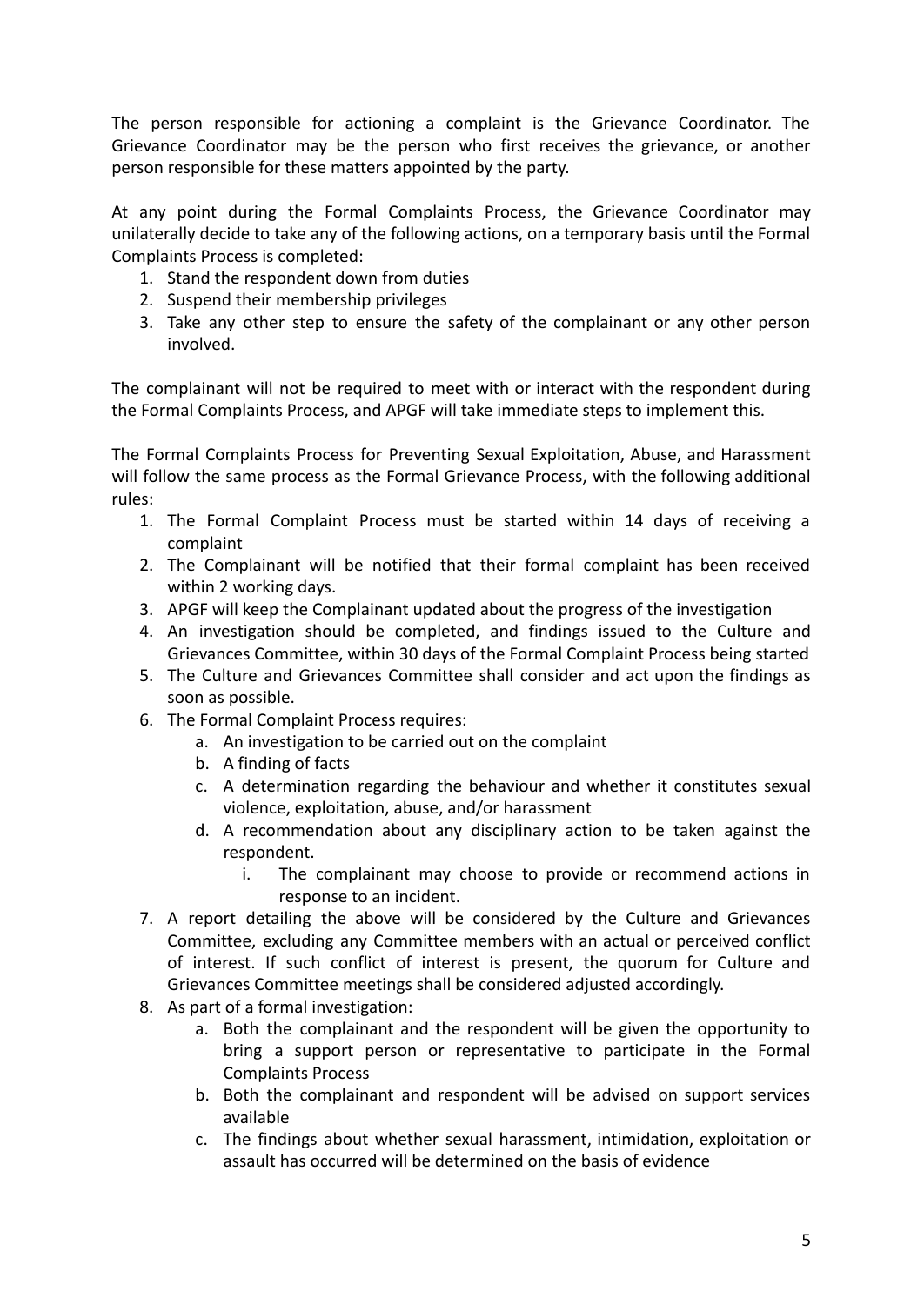### <span id="page-5-0"></span>**6. Survivor-centred approach to reporting and investigation**

During the investigation process, APGF will treat the complainant with dignity and respect, and involve the complainant in the investigation process. The complainant will be regularly updated on the progress of the investigation.

The investigation process will listen to the complainant's wishes and will uphold their confidentiality.

# <span id="page-5-1"></span>**7. Disciplinary and Further Action:**

#### **7.1 Specific actions resulting from a complaint**

On the basis of any finding, possible outcomes relating to the respondent or complainant may include a number of recommendations, such as:

- 1. Closing the matter without further action if there is insufficient information to proceed
- 2. Having a discussion with the respondent to the complaint about their behaviour
- 3. Counselling
- 4. Disciplinary action against the respondent (e.g. suspension of volunteer duties or membership rights, probation, dismissal, initiation of expulsion proceedings)
- 5. Official warnings that are recorded securely and lodged with the relevant party body
- 6. Formal apologies
- 7. Re-crediting any leave taken as a result of the harassment
- 8. Restrictions on a member volunteering or working on a campaign, or attending meetings for a defined period

#### **7.2 Considerations in determining actions**

The outcome will be informed by:

- 1. The severity and frequency of the alleged incident
- 2. The objective weight of the evidence
- 3. The wishes of the complainant
- 4. Whether there have been any prior incidents or warnings, including those that were resolved informally

#### **7.3 Potential additional actions**

In addition, appropriate responses by APGF may also include, among other things:

- 1. Organising a training session for staff, members, and volunteers about sexual violence, exploitation, abuse, and harassment
- 2. Supporting the complainant in subsequent legal action against the respondent, should the complainant wish, by providing information gathered during the investigation
- 3. Any other action deemed appropriate or necessary to protect the respondent or other party members or supporters from sexual exploitation, abuse, or harassment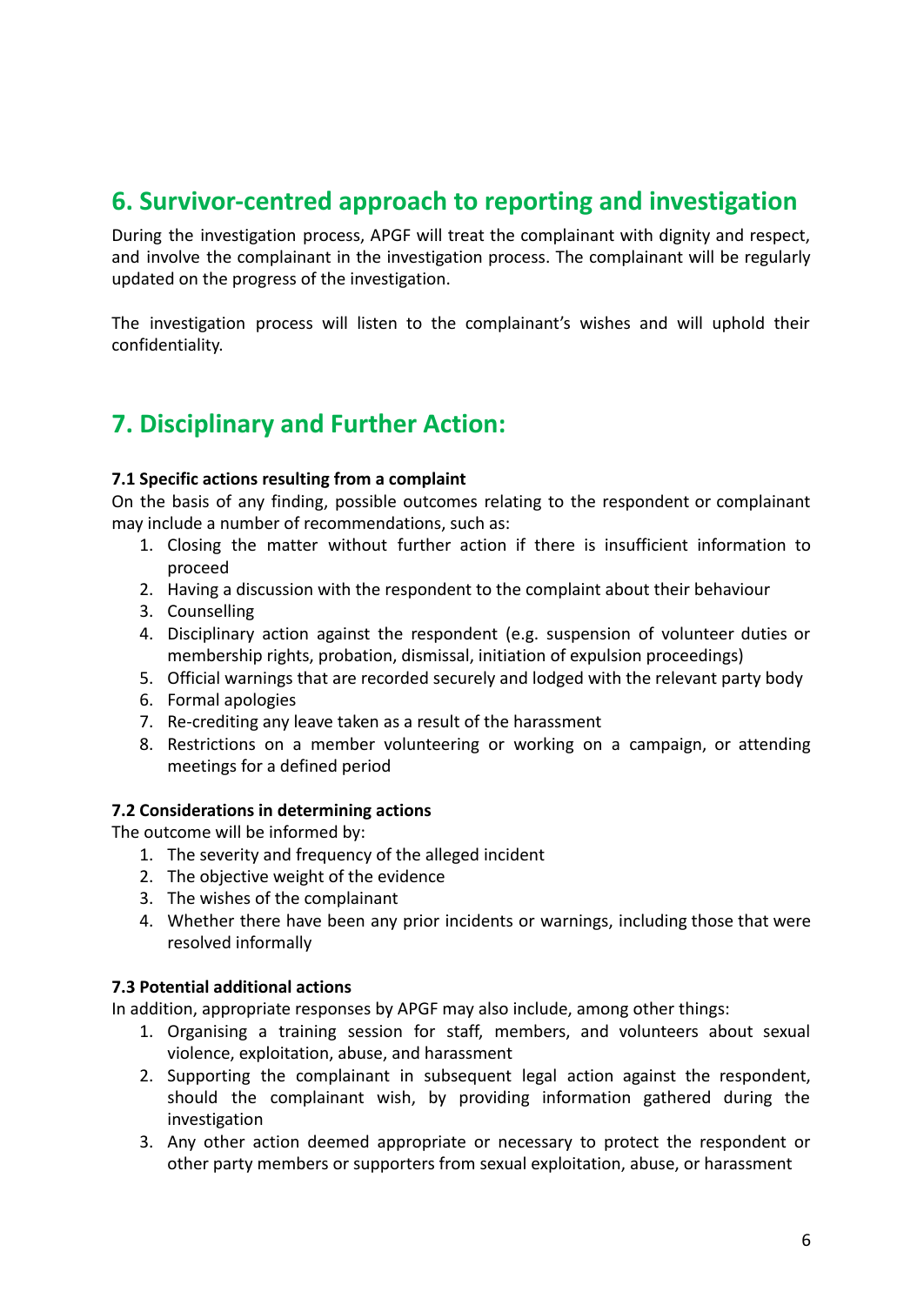# <span id="page-6-0"></span>**8. Additional Support:**

Members of the Culture and Grievances Committee, the Women's Network co-/Convenor, and any other person who has been delegated responsibility to respond to sexual harassment shall be provided with formal training to perform these duties effectively and with sensitivity.

Any person who makes a complaint of sexual harassment shall be provided with the information of people who can offer extra support

# <span id="page-6-1"></span>**9. Taking All Reasonable Steps:**

The Green party acknowledge the legal and moral responsibility to take reasonable steps to prevent sexual harassment in the workplace and the organisation.

The organisation commits to:

- 1. Circulate this policy to all employees and volunteers
- 2. Ensure this policy is publicly available
- 3. Development of a 'First Responder' guide
- 4. Formal training on the implementation of this policy
- 5. Regular monitoring of this policy and its implementation
- 6. Periodic review of this policy.

### <span id="page-6-2"></span>**Contact people:**

feel comfortable approaching.

This section is not part of the official Grievances Policy, and will be updated when members of the Culture and Grievances Committee and Women's Network co-/Convenor(s) change.

A copy of the APGF Grievances Policy, for matters not relating to Sexual Exploitation, Abuse and Harrassment, can be found here: M [APGF Grievances Policy - updated 12 February 2022.docx](https://docs.google.com/document/d/1ipGaSJ-W28P2ztNXGUnPmyyTH49MspCh/edit?usp=sharing&ouid=114047749988025436355&rtpof=true&sd=true)

You have 2 options to raise a complaint - you can email the full Grievance Committee (which will help make sure it is not missed), or you can email an individual Committee member you

To email the whole Committee, please email [cgc@asiapacificgreens.org](mailto:cgc@asiapacificgreens.org)

Current members of the APGF Culture and Grievances Committee:

- Ayah Abdouny (APGF co-Convenor)
	- [ayah@asiapacificgreens.org](mailto:ayah@asiapacificgreens.org)